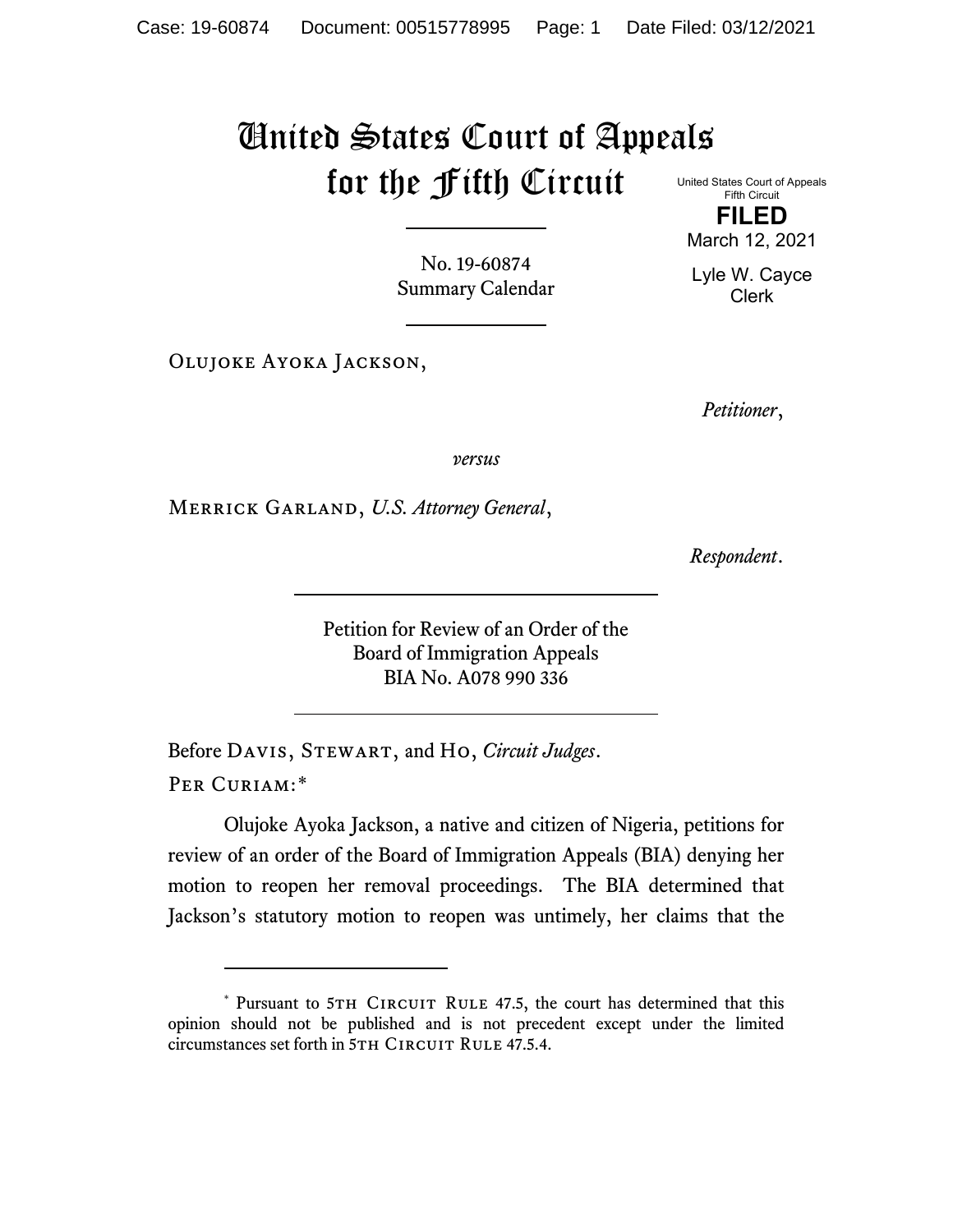## No. 19-60874

removal hearing was held without proper notice and jurisdiction were meritless, she was statutorily ineligible for cancellation of removal, and an exercise of its regulatory authority to reopen sua sponte was not warranted. Citing *Pereira v. Sessions*, 138 S. Ct. 2105, 2110, 2113-14 (2018), Jackson challenges the BIA's determinations and adds that the BIA failed to properly address whether her due process rights were violated by her receipt of defective notice and the immigration court's resulting lack of jurisdiction.

While Jackson acknowledges that her 2018 statutory motion to reopen was filed after the 90-day deadline, *see* 8 U.S.C. § 1229a(c)(7)(C)(i), she argues that the BIA erroneously failed to analyze her equitable tolling argument. Even if it is assumed that the BIA so erred, the equitable tolling issue need not be resolved because, as discussed below, the BIA did not abuse its discretion in denying the motion to reopen on the alternative ground that it lacked substantive merit. *See Barrios-Cantarero v. Holder*, 772 F.3d 1019, 1021 (5th Cir. 2014).

Jackson was initially served with a notice to appear (NTA) that omitted the date and time of her removal hearing, but she subsequently received a notice of hearing (NOH) supplying the missing information. Thus, any defect in the NTA was cured, and the purported defect was not jurisdictional. *See Pierre-Paul v. Barr*, 930 F.3d 684, 693 (5th Cir. 2019), *cert. denied*, 140 S. Ct. 2718 (2020). Additionally, while cancellation of removal is available to certain nonpermanent residents who have accrued ten years of continuous physical presence in the United States, the counting of that time stopped when Jackson received the NOH only six-and-a-half years after her admitted entry without inspection in September 2000. *See Yanez-Pena v. Barr*, 952 F.3d 239, 241 (5th Cir. 2020), *petition for cert. filed* (U.S. Apr. 6, 2020) (No. 19-1208). Jackson's arguments to the contrary are foreclosed. *See id.*; *Pierre-Paul*, 930 F.3d at 693;*see also Munoz-Granados v. Barr*, 958 F.3d 402, 408 (5th Cir. 2020) (reasoning that *Yanez-Pena* foreclosed a claim that